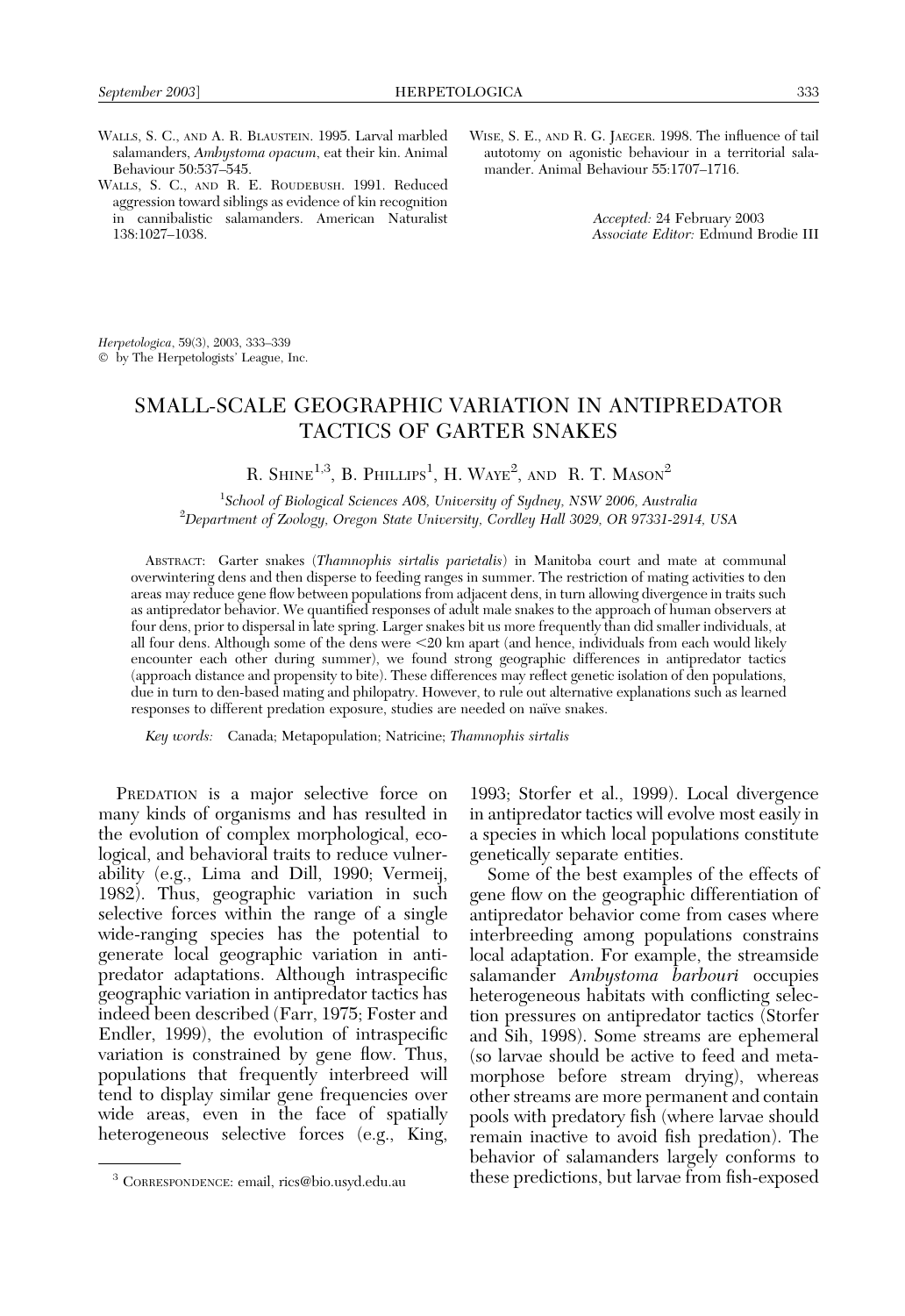populations more isolated from fishless populations showed stronger antipredator responses than did larvae from less isolated populations (Storfer and Sih, 1998).

Thus, geographic variation in antipredator tactics at small spatial scales is most likely in taxa with restricted gene flow among local populations. In turn, the extent of gene flow will depend upon mating systems, and especially the degree to which individuals from consistent and discrete subpopulations remain in the vicinity of their overwintering dens during the mating season. North American garter snakes (Thamnophis spp.) provide an interesting model system in this regard. Especially in the colder, northern parts of their range, garter snakes overwinter in large communal dens and mate prior to dispersing to their summer ranges (Gregory 1974, 1977; Rossman et al., 1996). Thus, each den population will be reproductively isolated, to some degree, from neighboring populations (Gregory, 1977; Shine et al.,  $2001a$ ). Perhaps reflecting this metapopulation structure, several authors have reported significant geographic variation in garter snake behavior (e.g., feeding preferences: Arnold 1981; Burghardt, 1970), including antipredator tactics. For example, Herzog and Schwartz (1990) compared antipredator behavior of neonatal Thamnophis sirtalis from Michigan with conspecifics from Wisconsin, which is 540 km away. Neonatal snakes from the two areas differed substantially in their tendency to strike at a threat stimulus, mirroring similar differences observed in adults from the same populations. Adult Thamnophis elegans also display geographic variation in antipredator tactics (unpublished study by K. de Quieroz 1992, cited in Burghardt and Schwartz, 1999). Such studies typically have compared animals from widely separated localities, but we have found a striking level of behavioral differences even between populations so close together that individuals from each would almost certainly encounter each other outside the breeding season.

Red-sided garter snakes (Thamnophis sirtalis parietalis) are a northern subspecies of the widely distributed common garter snake (T. sirtalis: Rossman et al., 1996). In the severely cold climate of central Manitoba's Interlake district, these small  $(<1$  m) nonvenomous snakes spend 8 mo each year inactive in large communal hibernacula. They mate at the den immediately after emerging from the ground in spring, and then disperse up to 20 km to their summer ranges to feed (Gregory, 1974, 1977; Gregory and Stewart, 1975; Larsen, 1987; Lawson, 1989). Most snakes return to their home den to hibernate the following year. For example,  $>96\%$  of Gregory's (1977) marked snakes returned in subsequent years to the den in which they were originally marked, despite the availability of alternative dens  $\leq 1$  km away. Juvenile garter snakes do not overwinter in communal dens in their first year of life (Gregory, 1977) and apparently find dens in later years by following substrate-deposited pheromonal trails left by adult snakes (Gregory 1974, 1977; Gregory and Stewart, 1975; Lawson, 1994; Mason, 1992). Presumably, most juveniles will encounter trails from individuals using the "parental" den, but some will follow trails to other dens. The philopatry of adults and high probability of recruitment of their juveniles to ''parental'' dens will allow genetic divergence among populations, even when snakes from different populations overlap in habitat use during summer (Gregory et al., 1987; Shine et al., 2001a). Den populations differ in the composition of sexual-attractiveness pheromones of females and in the courtship responses of males to those pheromones (LeMaster and Mason, 2002), confirming the existence of significant genetic divergence among den populations.

Predation is a major source of mortality and, hence, a potential selective pressure for garter snakes in Manitoba. Crows (Corvus brachyrhynchos) kill many snakes each year and, thus, impose strong selection on traits such as size, morphology, and antipredator tactics (Shine et al.,  $2001b$ ). In keeping with this idea, the snakes display complex antipredator behaviors and possess bright red markings visible only during these displays (Passek and Gillingham, 1997; Shine et al., 2000). The numbers of snakes killed by crows differ enormously among dens; for example, three similar-sized dens within a 1-km radius in the Chatfield Community Pasture differ about tenfold in this respect, probably reflecting the local availability of trees that crows use for perching and nesting (R. Shine, personal observation).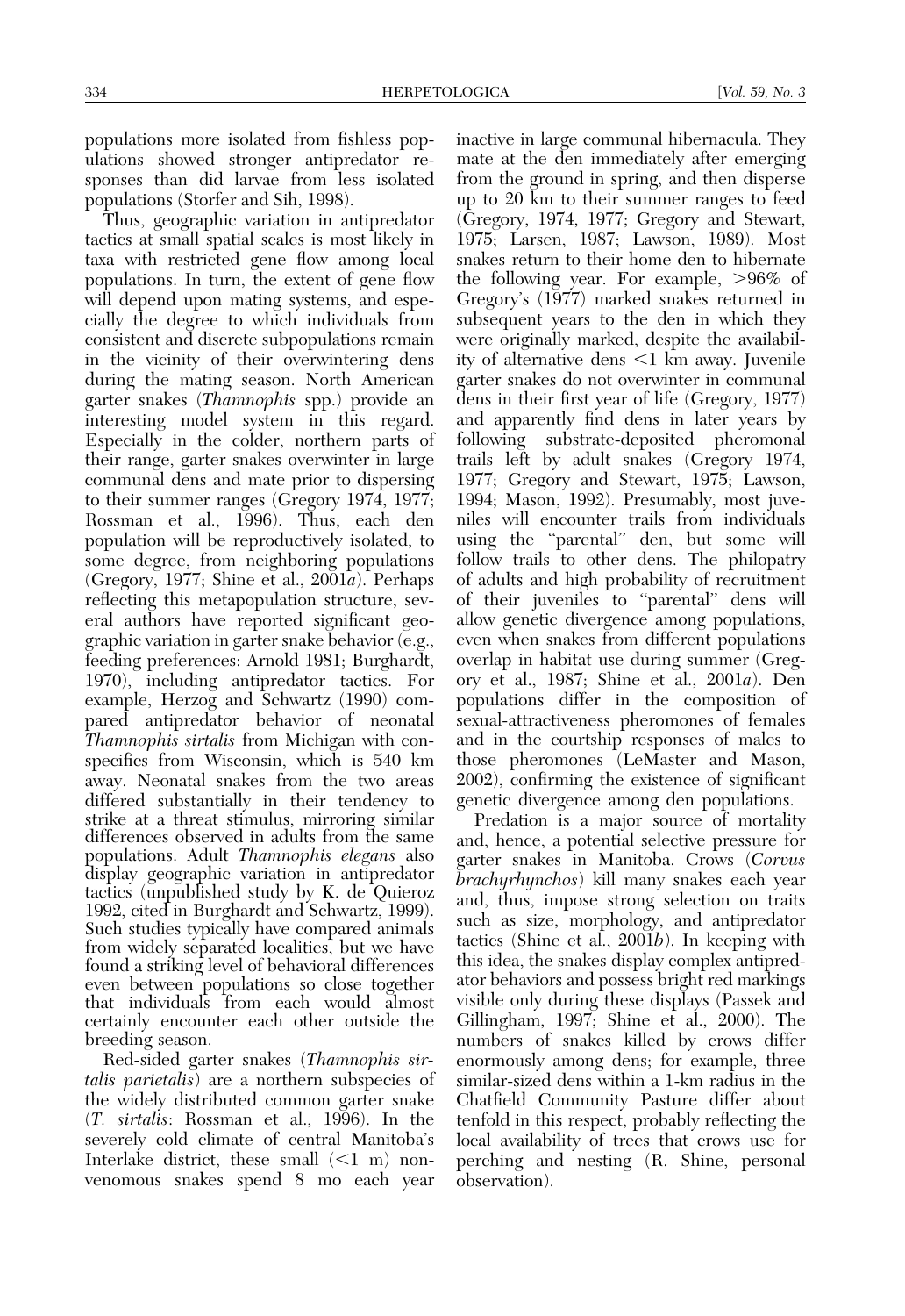

FIG. 1.—Location of four garter snake dens in Manitoba at which antipredator behaviors were scored for freeranging snakes.

In the course of fieldwork on garter snakes in Manitoba, we were struck by apparent differences in antipredator behavior among snakes from different but nearby dens. To test the reality of that impression and to clarify the form and spatial scale of geographic variation in antipredator behavior, we conducted replicated trials at each of the dens to quantify snake responses.

## MATERIALS AND METHODS

## Study Area

We studied adult male garter snakes at four communal dens in southern Manitoba in May 2001. Each of these dens contained about 10,000 snakes. The southernmost den was 1.5 km N of the town of Inwood, 250 m E of Highway 17 in central southern Manitoba (508  $31^{7}$  N,  $97^{\circ}$  29' W; "Inwood den", see Fig. 1). The next den was 14 km north, in the Chatfield Community Pasture  $(50^{\circ}$  44' N, 97° 34' W; ''Chatfield den''). Another was 93 km northwest where we studied snakes near the town of Vogar (50° 45' N, 98° 30' W; "Vogar den"). Lastly, 18 km northwest of the Vogar site, we found a den in a narrow isthmus of land separating the northern and southern halves of Lake Manitoba  $(51°10' N, 98°50' W;$  "Narrows den", see Fig. 1). The Chatfield den was a natural limestone sinkhole, whereas the other three were beside limestone quarries.

## **Methods**

Because sex, habitat, and body temperature of a garter snake can influence its antipredator response (Shine et al., 2000), we restricted attention to adult male snakes in open habitats  $\leq$ 20 m from the den and worked only in the middle of the day (1000–1500 h) during fine, clear weather in spring (May 2001). For consistency, all tests were conducted by the same two people and within the same 10 d period. We selected a snake approximately 4 m away in an open area and walked directly towards it. We recorded the distance at which it fled from our approach. We then seized the snake by the midbody and held it for 10 s, recording whether or not the snake bit us during that period. We then took the animal's cloacal temperature with an electronic thermometer, verified its sex, and recorded its snout–vent length (SVL). Previous work has shown that the responses of snakes to humans are similar to those elicited by stimuli that closely mimic natural predators (Burger, 1998; Shine et al., 2000).

### **RESULTS**

We scored responses of 50 males at each of four dens. Body sizes and body temperatures, when tested, were similar among the four dens (Fig. 2a,b), but approach distances differed considerably (Fig. 2c). Snakes at the Inwood den typically tolerated our approach to within  $\leq$ 1 m, but snakes at the Narrows den fled at about 1.8 m (one-factor ANOVA:  $F_{3,196} = 8.37$ ,  $P < 0.0001$ ; posthoc PLSD tests show that all comparisons have  $P < 0.05$ , except that Vogar did not differ from either Chatfield or Inwood). The proportion of snakes that bit us after capture also varied, from 44% at the Narrows to 14% at the Inwood den (Fig. 2d). At each den, the snakes that bit us were larger than those that did not bite (two-factor ANOVA with location and snake response as factors, SVL as dependent variable: location and interaction effects NS, "bite or not" effect:  $F_{1,192}$  = 15.87,  $P < 0.0001$ ; see Fig. 3). Logistic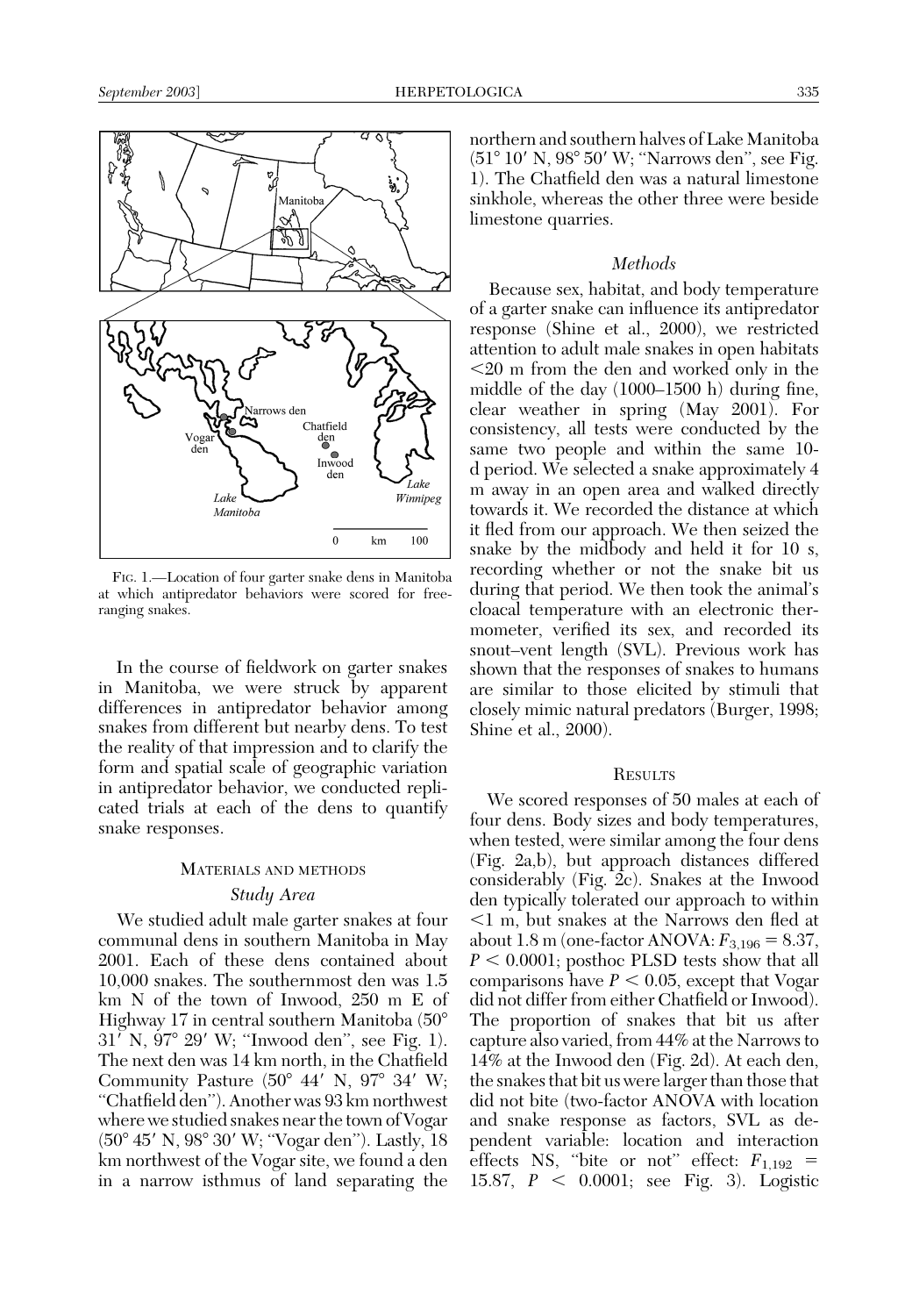

FIG. 2.—Comparisons among adult male garter snakes (Thamnophis sirtalis parietalis) from four communal dens in southern Manitoba. The snakes were similar in body sizes (A) and temperatures (B), but differed in approach distances when confronted by a human (c) and in the proportion of snakes that bit the investigator (d). Figures (a) to (c) show mean  $\pm 1$  SE. Sample size = 50 males per den; see text for statistical results. Letters above the histograms show subsets of data that do not differ from each other at  $P < 0.05$ .

regression confirmed that whether or not a snake bit us was affected by its location (loglikelihood ratio test:  $\chi^2_{3} = 15.38, P < 0.002$ ) and body size ( $\chi^2 = 19.54, P < 0.0001$ ), but not by its body temperature ( $\chi^2 = 0.39, P = 0.53$ ).

#### **DISCUSSION**

There are many examples of behavioral divergence among populations within widespread species (Foster and Endler, 1999), including antipredator behavior (Magurran, 1999), and our data on garter snakes provide yet another. The most interesting aspect of our results is their spatial scale, compared to the distances traveled by these snakes in the course of their annual cycle. These animals may travel  $>15$  km from their dens to their summer ranges (Gregory and Stewart, 1975; Larsen, 1987), and there are no overt barriers to such movements because the entire region offers continuous habitat for garter snakes.

Nonetheless, antipredator behaviors differed considerably between snakes at dens  $\leq$ 20 km apart (e.g., the Narrows versus Vogar). The Narrows snakes fled from us at about twice the distance as the Vogar snakes and were more than twice as likely to bite (Fig. 2).

Because we tested adult animals, we cannot determine whether there was any genetic basis to the observed behavioral differences. Plausibly, snakes at the four dens may be exposed to different predator species or densities, or may encounter those predators under different conditions. Any of these situations might modify the effectiveness of alternative antipredator responses and, hence, generate geographic divergence in antipredator tactics either through learning (if behaviors are flexible) or through natural selection (if behaviors are highly canalized). Previous studies provide clear evidence that garter snakes are capable of modifying their anti-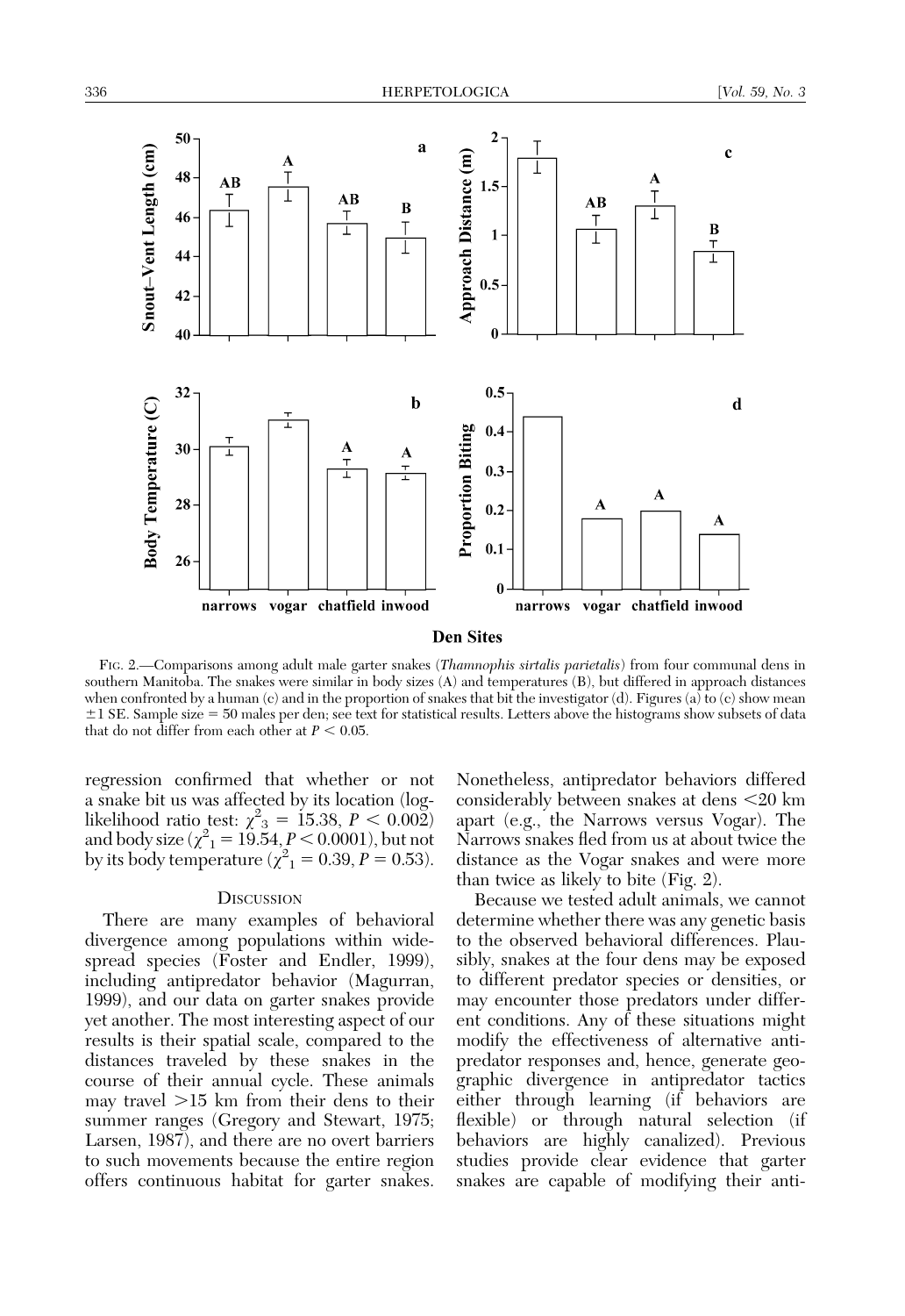

FIG. 3.—The body sizes (snout–vent lengths) of adult male garter snakes (Thamnophis sirtalis parietalis) from four communal dens in southern Manitoba that either bit or did not bite when captured. Figures show mean  $\pm 1$  SE. Sample size  $= 50$  males per den; see text for statistical results.

predator behavior in response to experiential stimuli (Herzog, 1990; Herzog et al., 1989). Nonetheless, an extensive literature also documents strong genetic influences on antipredator behavior in this genus (e.g., Brodie, 1989, 1993), hinting that the causal mechanisms may be genetic rather than experiential. In a previous intraspecific comparison of antipredator tactics in Thamnophis sirtalis, differences observed between adults of two populations were also evident in neonatal snakes (Herzog and Schwartz, 1990). The four populations that we studied also differ significantly in morphological traits known to exhibit high heritability (e.g., scale counts, location of coloration features), supporting the existence of genetic differentiation and, hence, the plausibility that genetic factors generate these behavioral differences among populations.

Nonetheless, these kinds of indirect data cannot resolve the issue of genetic versus experiential mechanisms for geographic divergence in antipredator tactics in adult snakes. For example, even if we assume a strong genetic basis for the behaviors coupled with genetic discontinuities among populations, phenotypic differences between the populations might still result from experiential factors. We would need studies on naïve  $(e.g.,$  neonatal) snakes from the four den populations to rigorously distinguish between these alternatives, an approach widely used in previous studies (e.g., Burghardt and Schwartz, 1999). Regardless of the mechanism generating this divergence in antipredator tactics among populations, however, the results are surprising: intuition would not predict that either selective forces or experiential factors would vary so dramatically across this small spatial scale.

Genetic divergence between adjacent populations of these highly vagile organisms will be facilitated by the fact that mating occurs at the overwinter den. Communal use of dens will not generate genetic separation among populations if mating occurs during the dispersed phase, as in rattlesnakes (Greene, 1997), but can do so if mating occurs during the aggregated phase, as in garter snakes (Gregory and Stewart, 1975). In keeping with this scenario, local populations of garter snakes are known to display significant among-population variation in several genetically determined aspects of behavior (e.g., Arnold, 1981; Brodie, 1989; Burghardt and Schwartz, 1999) as well as morphology (Rossman et al., 1996), and mate recognition systems (i.e., sex pheromone composition and male courtship responses: LeMaster and Mason, 2002). Previous studies, however, have relied upon comparisons between populations separated by relatively long distances and, presumably, little opportunity for gene flow (e.g., 540 km, Burghardt and Schwartz, 1999; Herzog and Schwartz, 1990; 240 km, LeMaster and Mason, 2002; 120 km, Brodie, 1993). Our study shows striking divergence even when the dens are so close to each other that animals from each would encounter each other every year in the course of their summer foraging activities.

The processes responsible for this geographic variation remain unclear. The differences might reflect behavioral flexibility, or local adaptations, for example, the intensity of predation among sites may vary geographically. Equally likely, however, genetically-based differences might accumulate through nonselective processes such as drift or hybrid introgression. The population that was most distinctive behaviorally in our study (the Narrows) is also the most distinctive morphologically, perhaps due to introgression with another species (the plains garter snake, Thamnophis radix) that is widespread west of Lake Manitoba. Multivariate analyses of morphological traits (especially scale counts and color pattern) used to discriminate T. sirtalis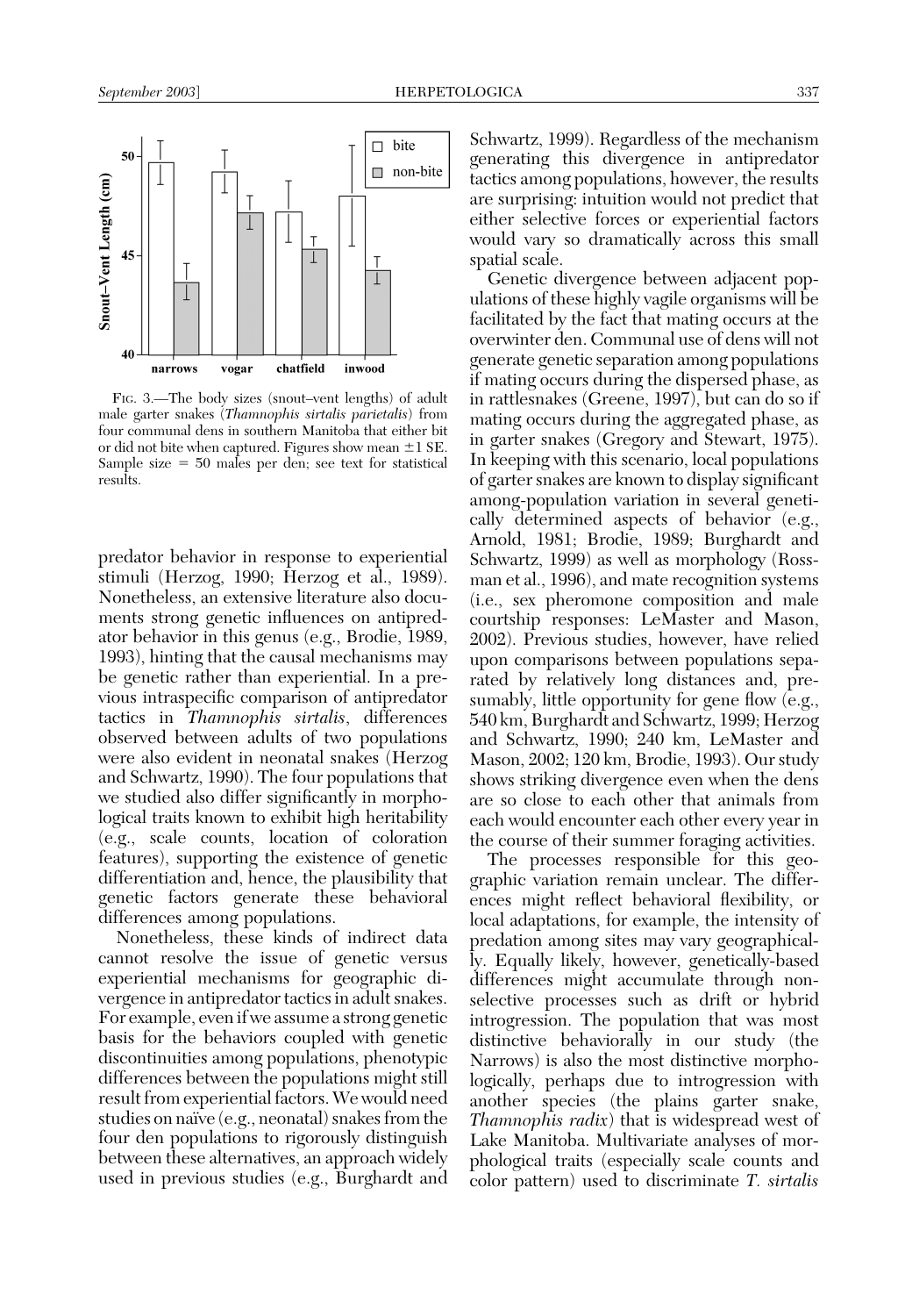from T. radix (Rossman et al., 1996) revealed homogeneity among the Vogar, Chatfield, and Inwood den populations, but a significant shift towards *radix*-like morphology, including definite hybrids, in animals from the Narrows den (R. Shine, unpublished data). Thus, introgression of genes from *radix*, a more "nervous" species than *sirtalis* (Herzog et al., 1992), may explain the unusual antipredator tactics of the Narrows snakes. Nonetheless, the behavioral differences among dens were quantitative rather than qualitative. For example, the trend for active retaliation (i.e., biting) only by larger snakes was seen in all four populations (Fig. 3), plausibly reflecting the futility of this behavior for smaller animals.

In summary, red-sided garter snakes at four nearby dens (in some cases,  $\langle 20 \text{ km} \text{ apart} \rangle$ displayed substantial differences in their responses to our approach. Snakes at some dens fled at greater distances and were more likely to bite us than were snakes at other dens. This system thus provides an unusually clear example of geographic variation in behavior at a small spatial scale.

Acknowledgments.—We thank D. Roberts, A. Johnson, G. Johnson, R. Nesbitt, and M. LeMaster for help and encouragement. Financial support was provided by the Australian Research Council (to R. Shine), by a National Science Foundation National Young Investigator Award (IBN-9357245), and the Whitehall Foundation (W95-04) to R. T. Mason. Research was conducted under the authority of Oregon State University Institutional Animal Care and Use Committee Protocol No. LAR-1848B. All research was conducted in accord with the U.S. Public Health Service ''Policy on Humane Care and Use of Laboratory Animals'' and the National Institutes of Health ''Guide to the Care and Use of Laboratory Animals.''

#### LITERATURE CITED

- ARNOLD, S. J. 1981. Behavioral variation in natural populations. II. The inheritance of a feeding response in crosses between geographic races of the garter snake Thamnophis elegans. Evolution 35:510–515.
- BRODIE, E. D. III. 1989. Genetic correlations between morphology and antipredator behaviour in natural populations of the garter snake Thamnophis ordinoides. Nature 342:542–543.
- BRODIE, E. D. III. 1993. Homogeneity of the genetic variance-covariance matrix for antipredator traits in two natural populations of the garter snake Thamnophis ordinoides. Evolution 47:844–854.
- BURGER, J. 1998. Antipredator behaviour of hatchling snakes: effects of incubation temperature and simulated predators. Animal Behaviour 56:547–553.
- BURGHARDT, G. M. 1970. Intraspecific geographic variation in chemical food cue prefernces of newborn garter snakes (Thamnophis sirtalis). Behavior 36:246–257.
- BURGHARDT, G. A., AND J. M. SCHWARTZ. 1999. Geographic variations on methodological themes in comparative ethology. A natricine snake perspective. Pp. 69–94. In S. A. Foster and J. A. Endler (Eds.), Geographic Variation in Behavior. Oxford University Press, New York, New York, U.S.A.
- FARR, J. A. 1975. The role of predation in the evolution of social behavior of natural populations of the guppy Poecilia reticulata (Pisces: Poeciliidae). Evolution 29:151–158.
- FOSTER, S. A., AND J. A. ENDLER. 1999. Geographic Variation in Behavior. Oxford University Press, New York, New York, U.S.A.
- GREENE, H. W. 1997. Snakes. The Evolution of Mystery in Nature. University of California Press, Berkeley, California, U.S.A.
- GREGORY, P. T. 1974. Patterns of spring emergence of the red-sided garter snake (Thamnophis sirtalis parietalis) in the Interlake region of Manitoba. Canadian Journal of Zoology 52:1063–1069.
- ———. 1977. Life-history parameters of the red-sided garter snake (Thamnophis sirtalis parietalis) in an extreme environment, the Interlake region of Manitoba. National Museum of Canada, Publications on Zoology 13:1–44.
- GREGORY, P. T., AND K. W. STEWART. 1975. Long-distance dispersal and feeding strategy of the red-sided garter snake (Thamnophis sirtalis parietalis) in the Interlake of Manitoba. Canadian Journal of Zoology 53:238–245.
- GREGORY, P. T., J. M. MACARTNEY, AND K. W. LARSEN. 1987. Spatial patterns and movements. Pp. 366–395. In R. A. Seigel, J. T. Collins, and S. S. Novak (Eds.), Snakes: Ecology and Evolutionary Biology. McGraw-Hill, New York, New York, U.S.A.
- HERZOG, H. A. 1990. Experiental modification of defensive behaviors in garter snakes (Thamnophis sirtalis). Journal of Comparative Physiology 104:334–339.
- HERZOG, H. A. J., AND J. M. SCHWARTZ. 1990. Geographical variation in the anti-predator behavior of neonate garter snakes, Thamnophis sirtalis. Animal Behaviour 40:597– 601.
- HERZOG, H. A. J., B. B. BOWERS, AND G. M. BURGHARDT. 1989. Development of antipredator responses in snakes. IV. Interspecific and intraspecific differences in habituation of defensive behavior. Developmental Psychobiology 22:489–508.
- HERZOG, H. A. J., B. B. BOWERS, AND G. M. BURGHARDT. 1992. Development of antipredator responses in snakes. V. Species differences in ontogenetic trajectories. Developmental Psychobiology 25:199–211.
- KING, R. B. 1993. Color pattern variation in Lake Erie water snakes—prediction and measurement of natural selection. Evolution 47:1819–1833.
- LARSEN, K. 1987. Movements and behavior of migratory garter snakes, Thamnophis sirtalis. Canadian Journal of Zoology 65:2241–2247.
- LAWSON, P. A. 1989. Orientation abilities and mechanisms in a northern population of the common garter snake (Thamnophis sirtalis). Musk-Ox 37:110–115.
- ———. 1994. Orientation abilities and mechanisms in nonmigratory populations of garter snakes (Thamnophis sirtalis and T. ordinoides). Copeia 1994: 263–274.
- LEMASTER, M. P., AND R. T. MASON. 2002. Pheromonallymediated sexual isolation among denning populations of